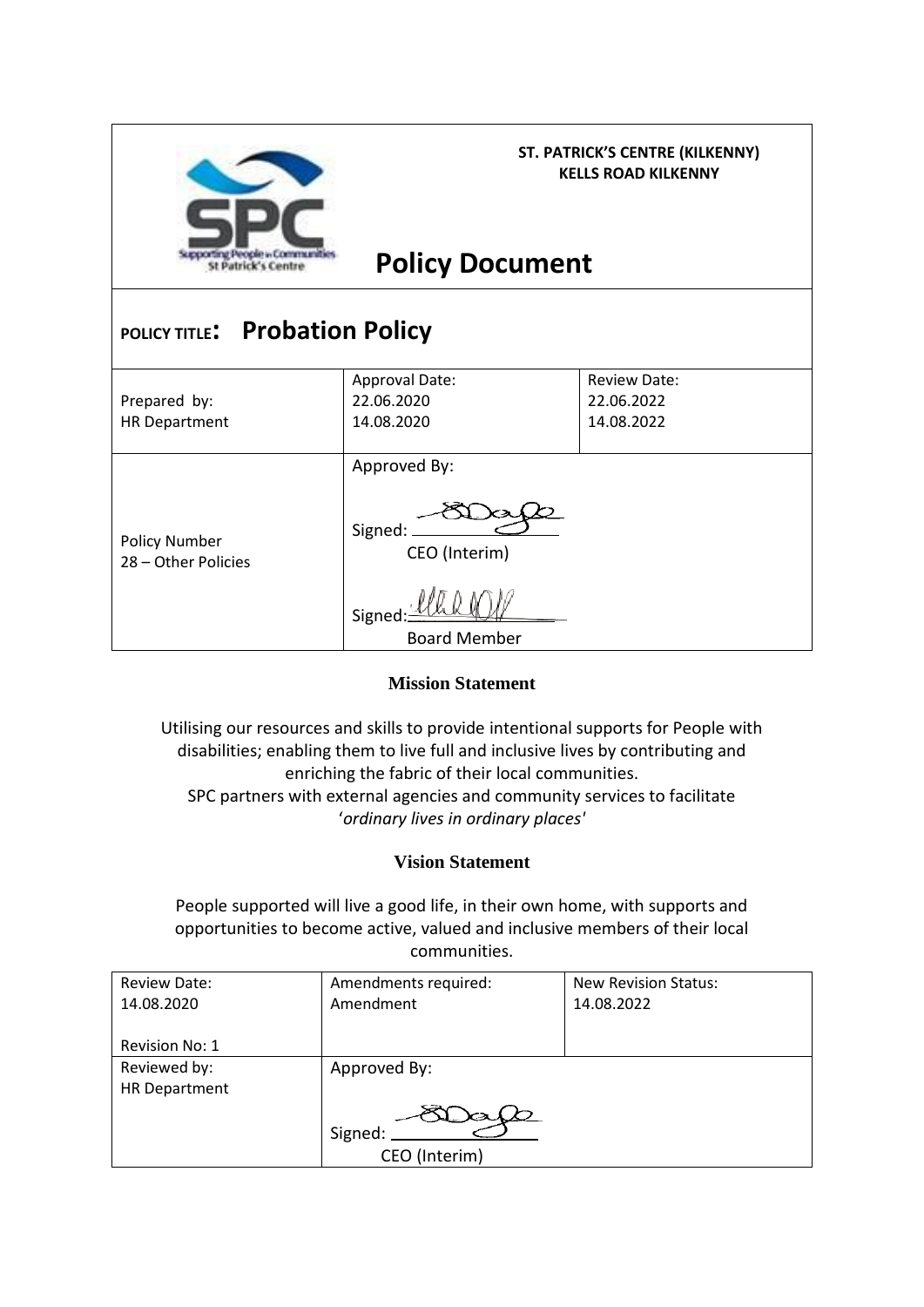## **Table of Contents**

| $\mathbf{1}$   |  |
|----------------|--|
| $\overline{2}$ |  |
| $\mathbf{3}$   |  |
| $\overline{4}$ |  |
| 5.             |  |
| 6              |  |
| $\overline{7}$ |  |
| 8              |  |
| 9              |  |
| 10             |  |
| 11             |  |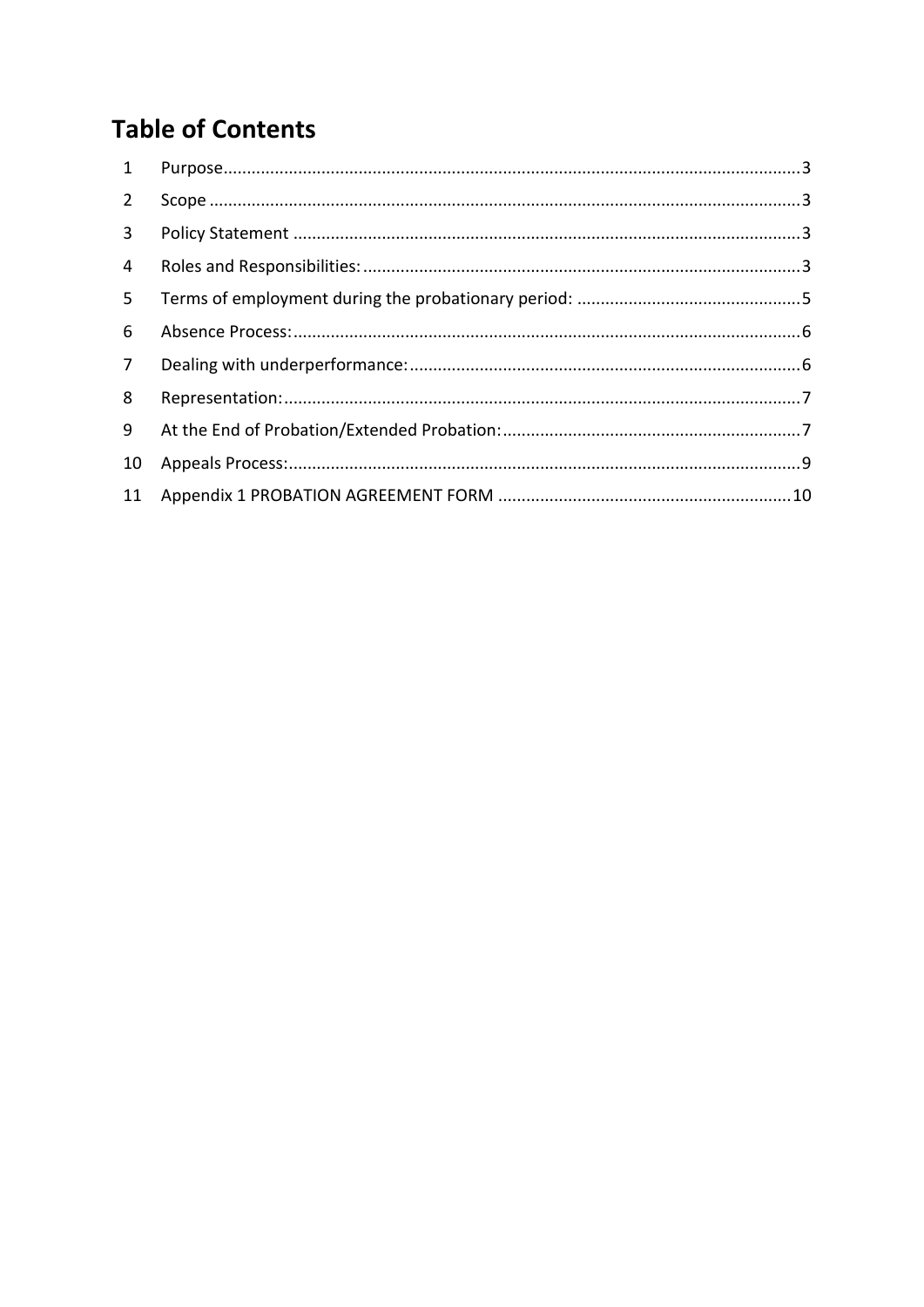## <span id="page-2-0"></span>**1 Purpose**

- 1.1.The purpose of a probationary period is to ensure an employee is a good fit for the organisation and can fulfil the duties of the role for which they were employed; and that the organisation is a good fit for the employee.
- 1.2.The probation process provides a period of both professional development and time to assess the individuals' compatibility and suitability for the role. It enables the new employees (probationer) to develop, with appropriate guidance and support, the necessary skills to be fully effective within their role and to integrate within their department; whilst also enabling them to understand and access their own suitability for meeting the required performance standards of their role.
- 1.3.This policy sets out St Patrick Centre's (SPC) approach to probation for new employees, with the aim of ensuring that it meets its commitment to the fair, equal, and consistent treatment of employees with regard to the probationary period.
- 1.4.SPC recognises that a supportive and developmental probationary process is vital to providing an appropriate level of support and training for new employees on commencement of their employment. The use of the probationary period is intended as a constructive process to allow new employees to:
	- Understand St Patrick's Centre; their department; their role and how these fit together.
	- Understand the standards required of them in their new role and to how to reach those required standards.

### <span id="page-2-1"></span>**2 Scope**

2.1.This policy applies to all newly appointed employees in SPC.

## <span id="page-2-2"></span>**3 Policy Statement**

The policy aims:

- 3.1.To ensure that the probationary process is undertaken for all new employees and is applied in a fair and consistent manner within a supportive framework and in line with employment legislation requirements.
- 3.2.To ensure that SPC is provided with an opportunity to assess the skills, capability, conduct and attendance of new employees before ascertaining whether or not to confirm their employment.
- 3.3.A person on probation can be terminated at any stage during the probation if an employee is not performing satisfactorily. The Team Leader/PIC/Manager does not have to wait to the end of the probation period but is expected to apply fair process in accordance with the principles of natural justice.

### <span id="page-2-3"></span>**4 Roles and Responsibilities:**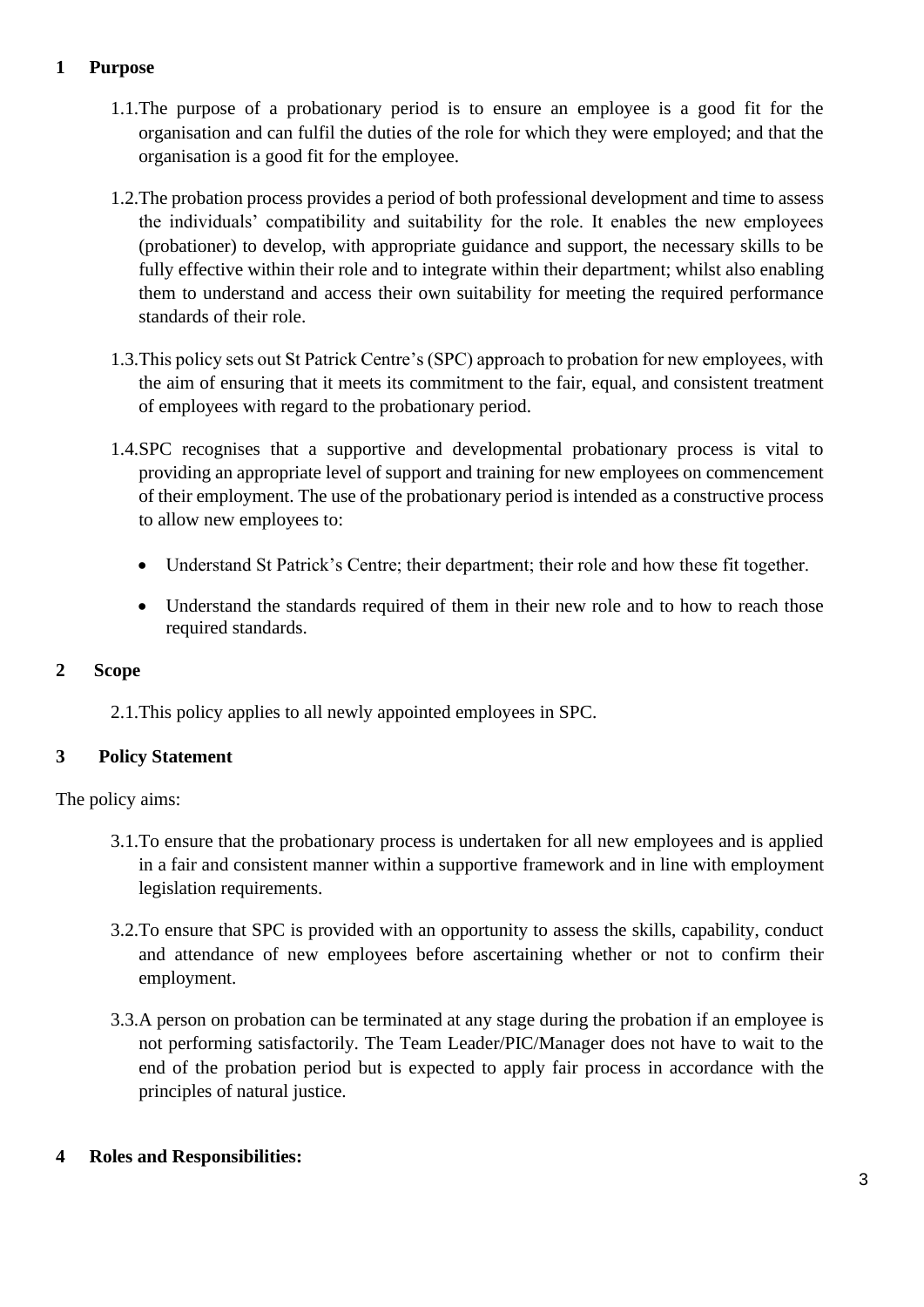4.1 St Patrick's expects all employees to:

- Carry out their role to the standard that is expected and required for the role and grade.
- Understand the impact of their work performance, conduct and attendance on other colleagues and residents and in the wider SPC.
- Clarify expectations, standards, tasks, objectives and behaviours with their Team Leader/PIC/Manager if they are unclear about them.
- Engage fully in their induction, the setting of their agreed objectives and the management and monitoring of their performance, conduct and attendance through this policy.
- Develop their skills and knowledge to carry out their role to the highest possible standard.
- Promptly bring all relevant issues which affect their work performance, conduct and attendance to attention of their Team Leader /Manager.
- Attend meetings to discuss any aspects of their performance, conduct or attendance which are considered unsatisfactory as requested to do so and respond constructively to any feedback given;
- Cooperate with their Team Leader/PIC/Manager; undertake any agreed development activity and strive to improve any aspects of their work performance, conduct or attendance which are considered to be unsatisfactory.

4.2 Employees can expect St Patrick's Centre to:

- Treat performance, conduct and attendance issues occurring during their probationary period promptly, fairly and consistently across SPC and in line with this policy and procedure.
- Encourage an open dialogue throughout this process, placing an emphasis on supporting the probationer to achieve the required standards.
- Provide probationer clear and constructive feedback on their performance, conduct and attendance, clarifying any aspect which is considered unsatisfactory and give them an opportunity, where appropriate to rectify this.
- Be clear about the required improvement and the relevant timescales.
- Give appropriate support and help with the view to improving their performance, conduct or attendance.
- 4.3 Team Leaders/PICs/Managers are expected to:
- Create an appropriate on boarding programme and ensure the new employee completes the required element.
- Sets objectives and standards of performance at the earliest possible opportunity normally within a week of the employee commencing employment or commencing in a new role (known as the Probation Agreement) and to monitor these objectives and standards through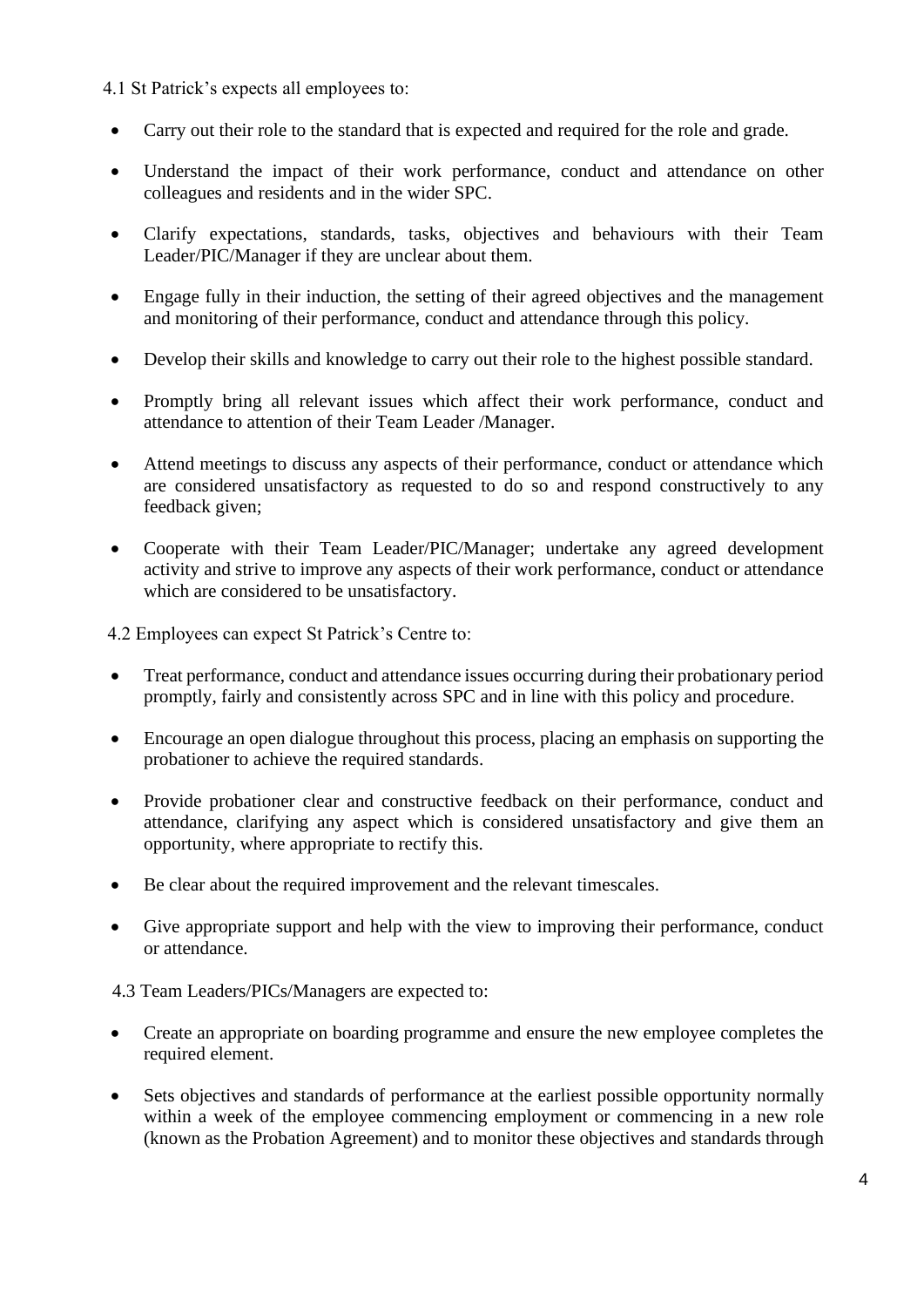the probationary process. This includes conducting 3 month and a 6-month review and regular one to one meetings. The probation form is to be used as a guide to discuss suitability for the role. The form must be signed by the Team Leader/PIC/Manager and the employee.

- Each employee will be formally reviewed at least twice during the 6 month probationary period, areas to be reviewed will include
	- ➢ ability
	- ➢ performance
	- ➢ attendance
	- ➢ conduct
	- $\triangleright$  suitability for the role
- The first probationary review should be conducted 3 months after the employees start date but this may occur earlier than the 3-month period where the new employee is having difficulty achieving the expected performance standards in his/her new role.
- The second review should be conducted at 6 months after the start date. If necessary probationary meetings may be held more regularly where deficits in performance are being observed. A record of each probationer's review meeting will be prepared and issued to the probationer.
- Encourage an open dialogue with the probationer throughout the process, placing the emphasis on supporting the probationer to achieve the required standards.
- Provide clear, specific and constructive feedback on performance, conduct and attendance, praising good standards and identifying where instances fall below required standards.
- Identify issues in relation to performance, conduct and/or attendance and meet the probationer at the earliest opportunity to discuss any issues. The Team Leader/PIC/Manager must be clear about the required improvements, the relevant timescales and must discuss and agree appropriate supports or interventions to assist improvement.
- Seek advice from Human Resources as appropriate.
- Manage all new employees in line with this policy and procedure.

### <span id="page-4-0"></span>**5 Terms of employment during the probationary period:**

- 5.1.During their probationary period employees will be subject to all the terms and conditions of their contracts of employment;
- Where an employee resigns during their probationary period their contractual notice period will apply.
- Any employee who is experiencing performance difficulties within their probationary period will be dealt with under the Probation Policy & Procedure.
- In the case of misconduct any employee within their probationary period will be dealt with under the Probation Policy & Procedure and not under St Patrick's Disciplinary Policy. SPC reserves the right to invoke the statutory dismissal process in cases of serious misconduct.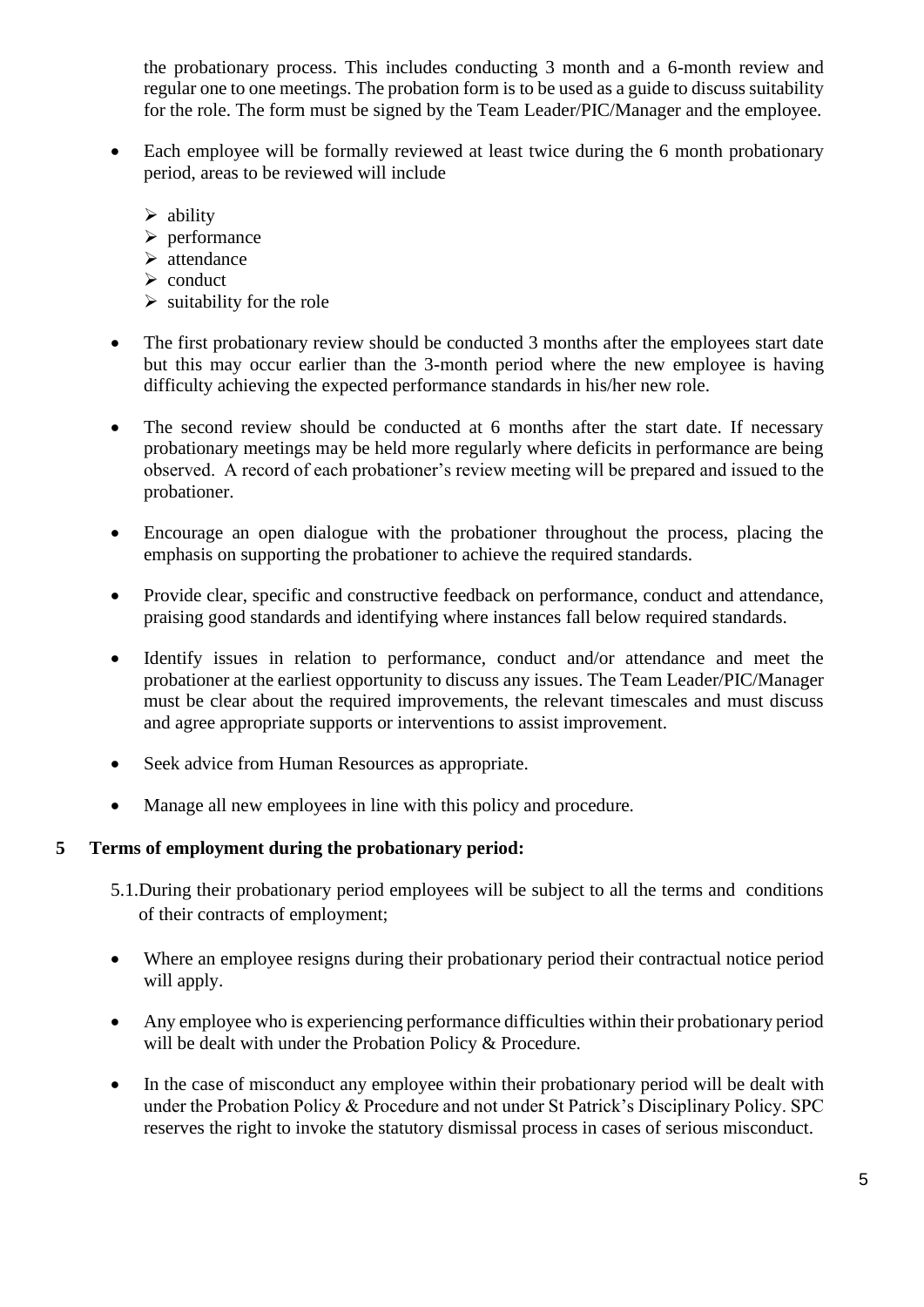- Where there are sickness/absence issues during the probationary period this will be dealt with under the Probation Policy & Procedure and not under St Patrick's absence protocol.
- A sick pay scheme is available to all employees with over six months service/and who have satisfactorily completed their probation period.

#### <span id="page-5-0"></span>**6 Absence Process:**

6.1.To ensure equitable treatment of all new employees any leave of absence such as maternity leave, paternity leave, long term disability related absence, holidays or absences due to illness will not count towards completion of probation. Any pausing of probation should be discussed with the employees with advice from HR. Any such pausing will be confirmed in writing along with details such as revised timelines.

### <span id="page-5-1"></span>**7 Dealing with underperformance:**

- 7.1. Performance improvement processes must be implemented where it is considered that a probationer is not performing his/her duties to the expected standard and as such can be instigated at any stage of the probationary period. In particular, these processes should be applied if it is considered that in the absence of any improvement there are performance issues which could lead to a recommendation that the appointment of the probationary employees should be extended or not continued.
- 7.2. The primary purpose of the performance achievement process is to bring about a sustained improvement and to ensure that the employee/s has adequate opportunity to achieve this. In such cases it is important that SPC has provided adequate warning and has taken appropriate steps to communicate;
	- $\triangleright$  the areas in which improvement is required
	- ➢ the targets set for that improvement to be demonstrated and sustained
	- $\triangleright$  has provided appropriate support and supervision
	- $\triangleright$  has regularly monitored progress against the set objectives
- 7.3. The Team Leader/PIC/Manager will discuss performance issues with the employees and indicate where performance is below required standards. It is the responsibility of Team Leader/PIC/Manager to ensure that the employee is aware of the areas in which improvement is required. The Team Leader/PIC/Manager shall also seek to identify any support or guidance which can be provided to assist with an improvement in performance. Specific performance improvement targets will be set, after discussion with the employees, along with a timescale for such improvements to be demonstrated.
- 7.4. Where performance is below required standard, or there are other issues for concern, the employees should be advised at the earliest possible stage including specific task or behavioural examples.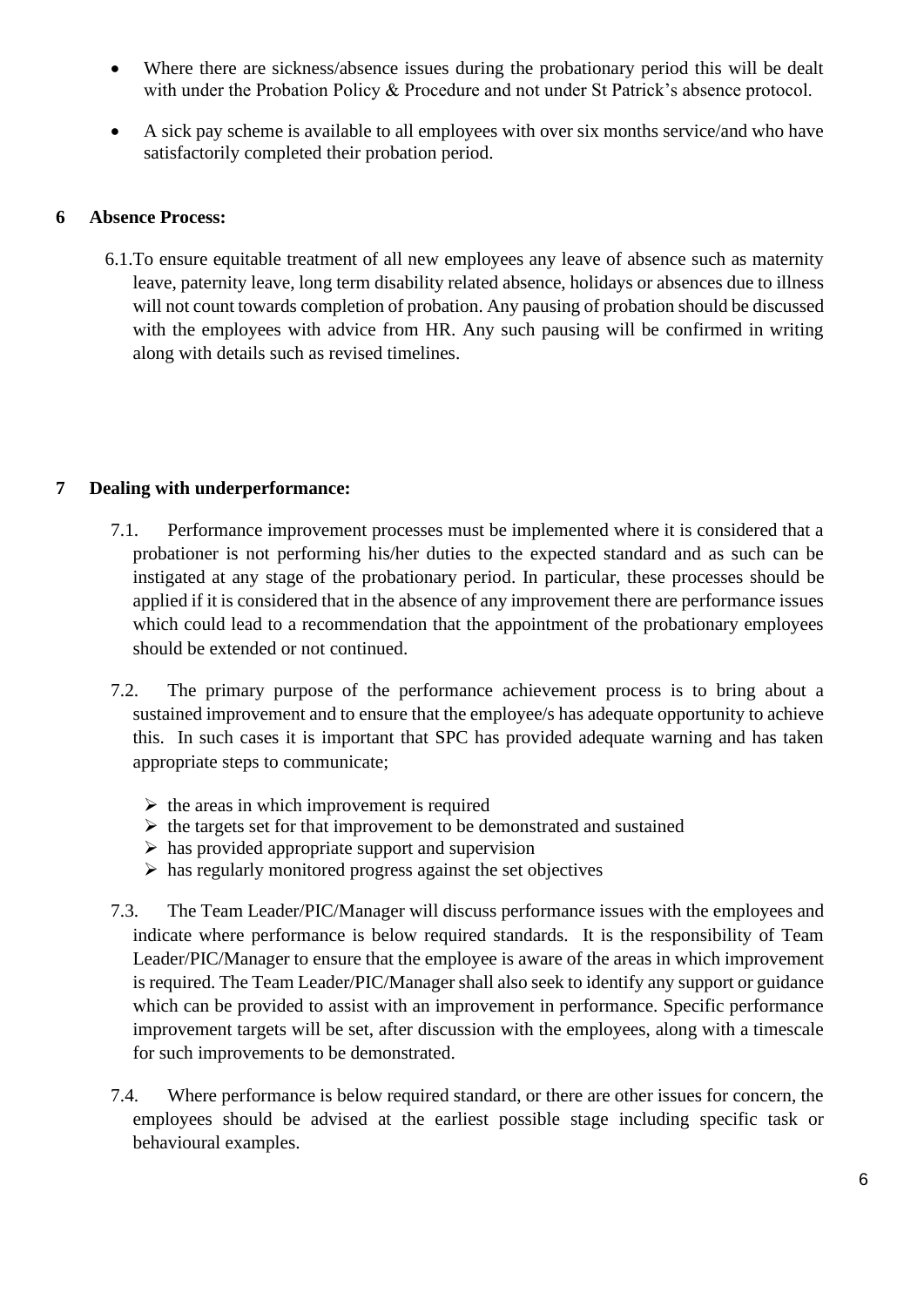- 7.5. The Team Leader/PIC/Manager will provide feedback and reasonable support in order to help the employees to reach the required standard. This will be documented in the probation form and filed in the employees file.
- 7.6. Similarly the Team Leader/PIC/ Manager should advise Human Resources (HR) of any concerns at the earliest possible stage. HR will provide guidance and support to Team Leaders/PICs/Managers on how best to manage the situation.
- 7.7. A series of review meetings between the employees and the Team Leader/PIC/Manager will be scheduled to allow regular monitoring of progress against the agreed objectives.
- 7.8. The employees will be advised that if he/she fails to achieve the performance improvement targets and to demonstrate a sustained improvement then his/her employment may not be continued, or the review period may in exceptional circumstances be extended by a period of up to a maximum of 9 months. Any such circumstances will be confirmed in writing along with details of the required improvement in performance and the arrangements for monitoring and assessing progress against these agreed objectives along with the details of any support or guidance that will be provided. Reviews will take place in accordance with the timeline discussed at the meeting.
- 7.9. If the Team Leader/PIC/Manager deems the progress and performance of employees to be insufficient to recommend continuation of employment, then he/she will consult with Human Resources.

## <span id="page-6-0"></span>**8 Representation:**

8.1. Employees have the right to be accompanied by a colleague or trade union representative at formal meetings where dismissal is a possible outcome and at appeal hearings, following a decision to dismiss.

### <span id="page-6-1"></span>**9 At the End of Probation/Extended Probation:**

- 9.1. The Team Leader/Manager is required to make a recommendation prior to the end of the probationary period on:
	- Whether the individual has successfully completed probation and will be offered continued employment. Where the final probation form recommends continued employment, HR will issue a letter to the employee/s to confirm successful completion of the probationary period.
	- Whether the probationary period should be extended. Following this probationary procedure should ensure sufficient information is available to reach a sound decision to confirm or terminate an appointment.
	- Where it is deemed necessary to extend the probationary period to allow for further development, the probationer (employee) must be notified in writing prior to the end of the initial 6-month period. The probationary period may be extended up to a maximum of 9 months. The employees will be advised in writing as to the reasons for the extension, the period during which these concerns must be addressed and the consequences of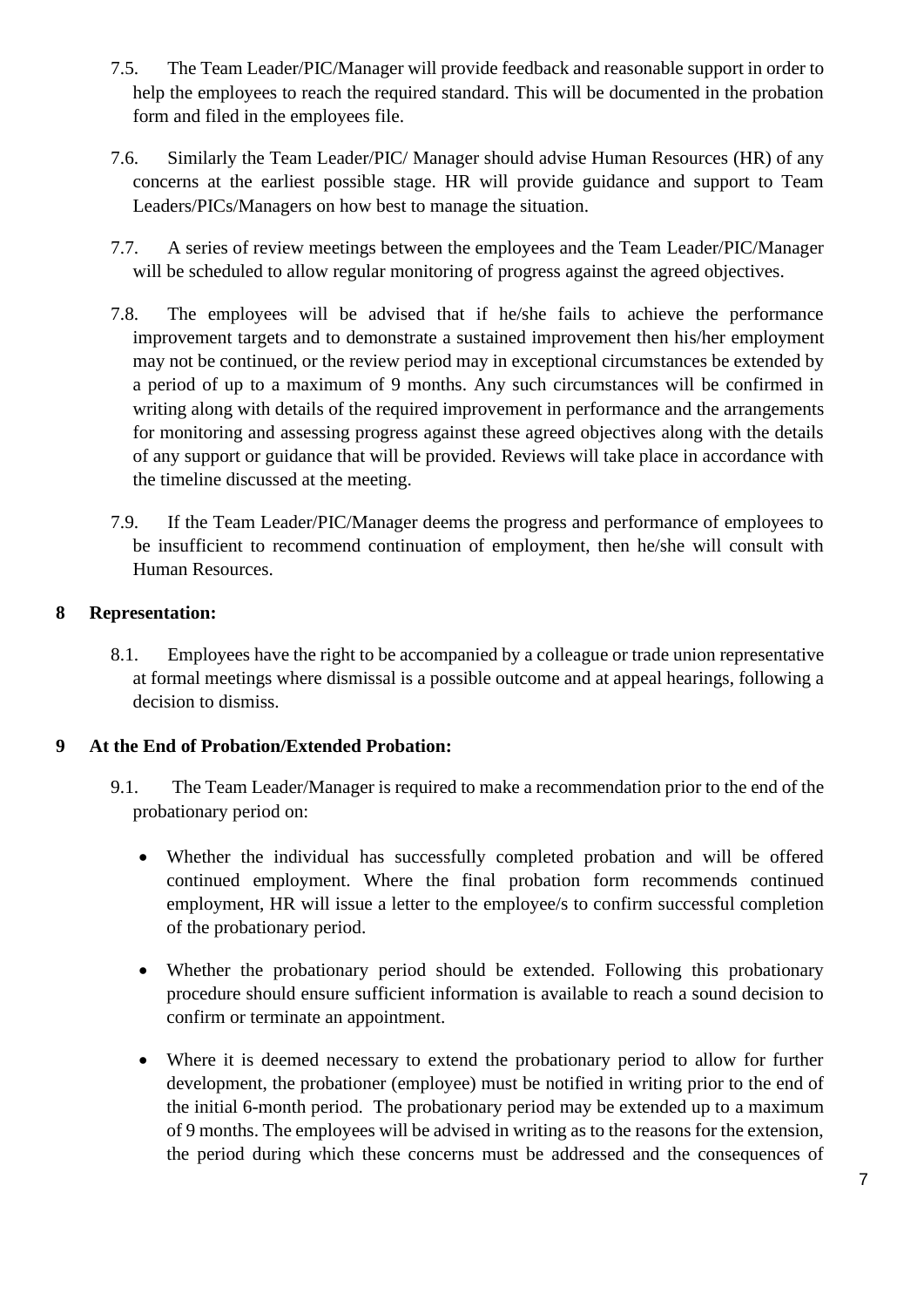failing to do so. Failure to successfully pass probation may result in employment being terminated.

- Whether the individual has not successfully completed probation which could ultimately lead to the termination of their employment contract. The normal expectation is that all new employees will successfully pass their probation. Where the probation form recommends the probation has not been successfully completed and therefore employment may be terminated, the employees will be given no less than one week's notice or as stated in the terms of employment and the Minimum Notice Act. This must be communicated in writing prior to the end of the probation period.
- 9.2. The following process will apply;
	- The Team Leader/PIC/Manager and a representative from HR will hold a meeting with the employees to advise him/her of the recommendation and the reasons for it.
	- The purpose of the meeting will be to discuss the probation recommendation and to allow the employee the opportunity to respond to the issues raised in the probation reports and the recommendation.
	- Following this meeting, the HR Manager or any other assigned member of Senior Management will review the recommendation and any new evidence presented at the meeting and, after due consideration will confirm a final decision in writing to the employee. There are two outcomes possible as a result of the meeting.
- 9.3. The decision to dismiss is confirmed.
	- A letter will include information regarding: the reasons for the dismissal, the date on which the employment will terminate, payment arrangements and the details of the arrangements to follow should he/she decide to appeal e.g. to whom to appeal
- 9.4. The probationary period may be extended up to a maximum of 9 months.
	- A letter will include information regarding: the reasons for the extension, the date on which the probation will end, and arrangements details for further probation reviews during the extended probationary period. Details of the Appeal process should also be included.
	- St Patricks Centre reserves the right to make payment in lieu of notice in the event of termination.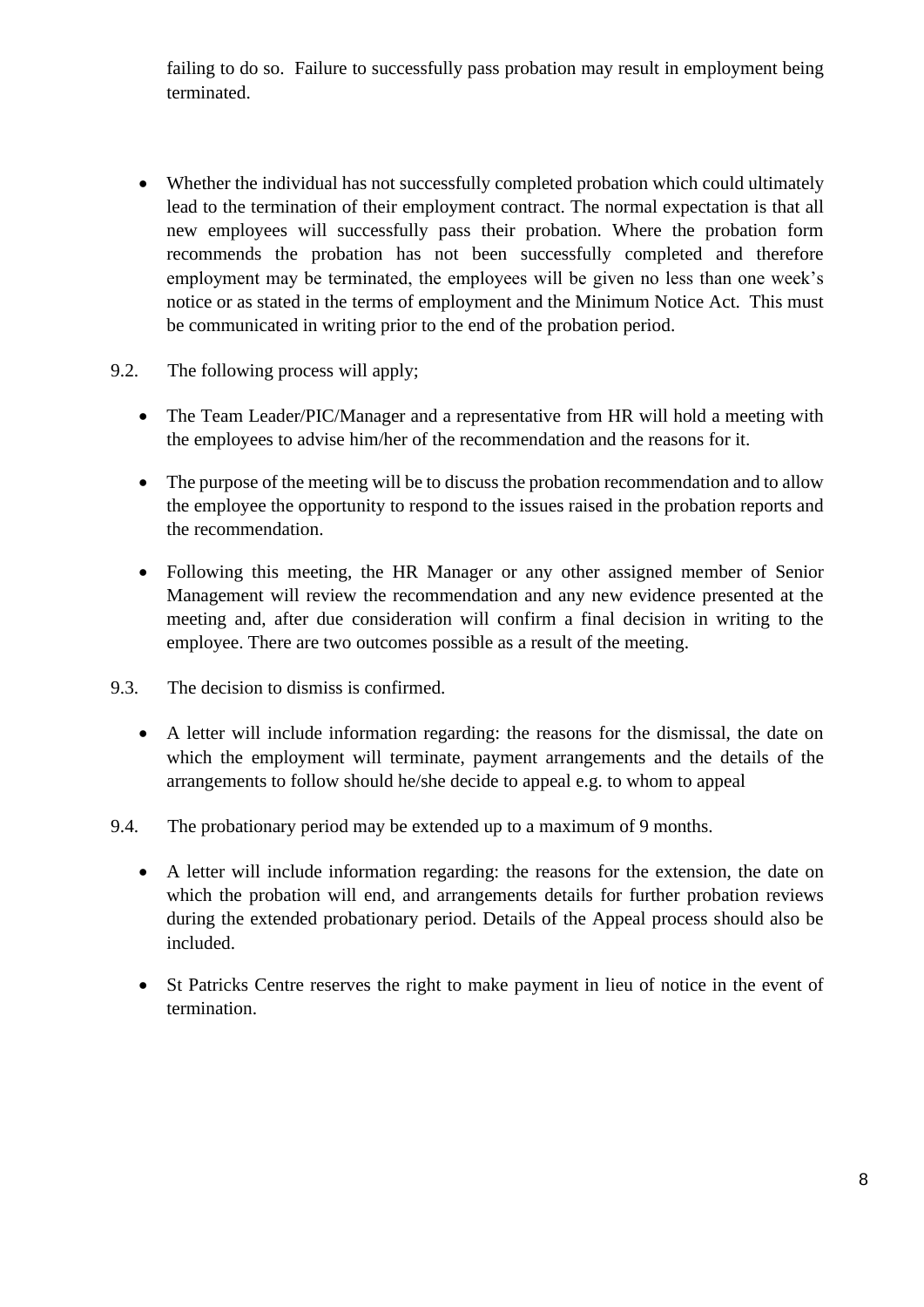### <span id="page-8-0"></span>**10 Appeals Process:**

- 10.1. The probationer may appeal the decision in writing within seven calendar days from date of written notice of the decision to dismiss, stating the grounds on which the appeal is based.
- 10.2. Human Resources will arrange a formal meeting to hear the appeal, as far as reasonably practical within seven calendar days from receipt of appeal letter.
- 10.3. The appeal is not a rehearing of the original meeting but rather a consideration of the specific area with which the employee is dissatisfied with in relation to the outcome of the meeting. Therefore, unless the Appeal Manager determines that new evidence has a bearing on the whole appeal, The Appeal Manager will confine discussions to those specific areas rather than reconsider the whole matter afresh.
- 10.4. At the appeal meeting the documentary evidence made available at the original meeting will be made available for reference purposes. The Appeal Manager may also seek further information about the case from the employees. Where appropriate the probationer will have the opportunity to comment on any new evidence arising during the appeal. All new evidence will have been disclosed in advance according to timescales agreed for the case.
- 10.5. As the purpose of the appeal is not a reconsideration of all matters, it is the responsibility of the employees to state the case and bring to the attention of the Appeal Manager all relevant documentary evidence that should be considered.
- 10.6. Based on the appeal case presented and the associated evidence, the Appeal Manager may either; uphold the grounds for appeal or reject the grounds for appeal.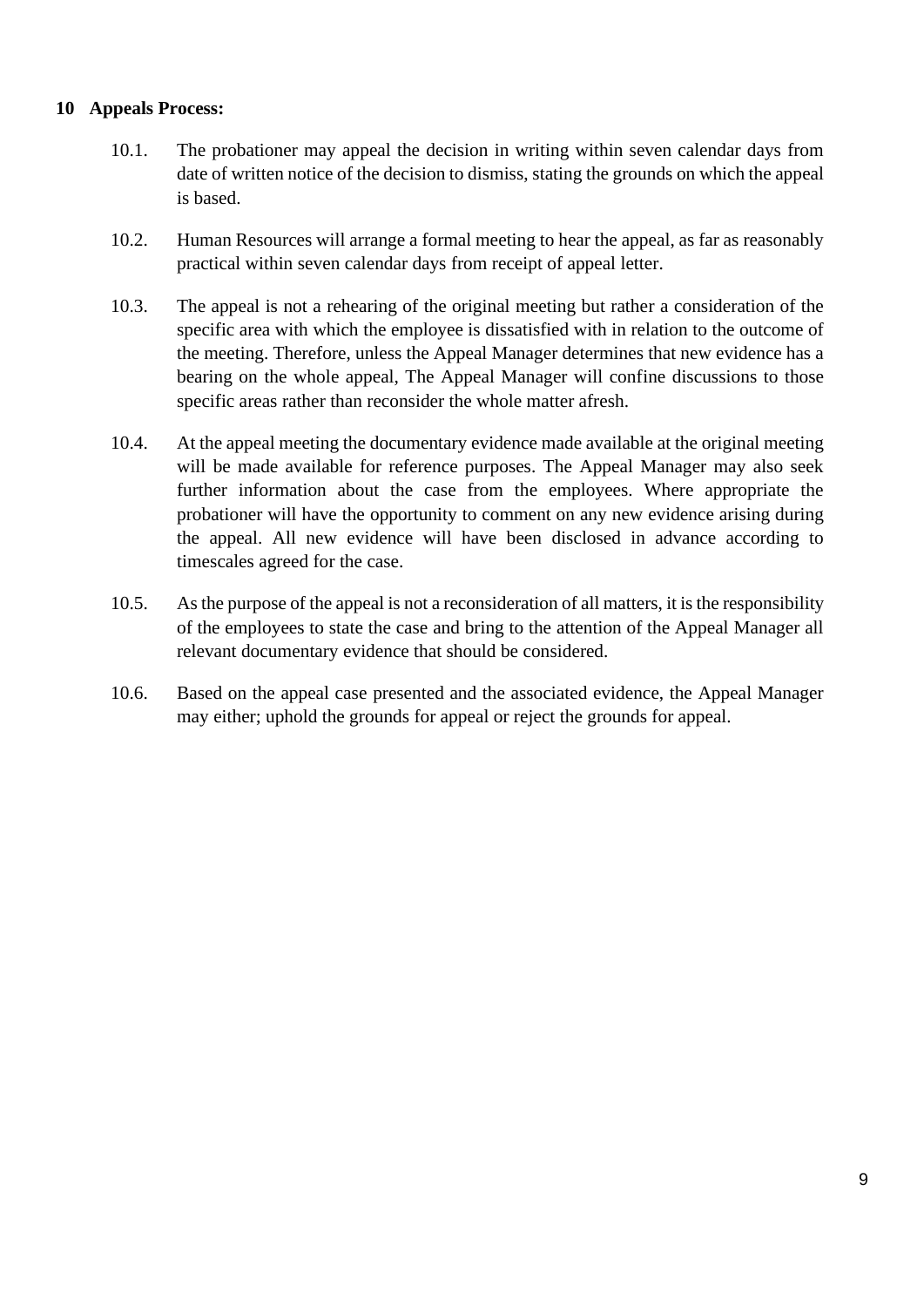#### **PROBATION AGREEMENT FORM**



#### <span id="page-9-0"></span>**Before completing this form, you are advised to read the company's Probation Policy & Procedure**

#### **PLEASE NOTE:**

You are required to submit a copy of this form to the HR department where the employee's performance during probation is satisfactory. However, you **MUST** submit a copy to the HR department and seek the advice of your HR Manager as soon as possible if difficulties arise during the probationary period which mean that extending the probationary period and/or non-confirming the employee in post are possible outcomes. Non-reporting will result in the assumption that the employee's probation period is progressing satisfactorily.

*The Line manager/Team Leader should ensure that the employee is given a copy of this document at each stage of their probation and should retain the original to monitor progress against set objectives at follow-up meetings.*

#### **Probation Record**

| Employee name:                       |          |                            |
|--------------------------------------|----------|----------------------------|
| <b>Job Title:</b>                    |          |                            |
| Grade:                               |          |                            |
| Location                             |          |                            |
| <b>Start Date:</b>                   |          |                            |
| <b>Line Manager/Team Leader:</b>     |          |                            |
|                                      | Date Due | Please tick when completed |
| Initial Meeting (first week of start |          |                            |
| date)                                |          |                            |
| 3-month review:                      |          |                            |
| 6month review:                       |          |                            |

#### **PART 1: Initial meeting**

This section should be completed by the Line manager /Team Leader within a week of the employee commencing their employment.

#### **SECTION A: Objectives**

The Line manager/Team Leader should identify specific objectives for the employee (for 3 & 6 months , as appropriate) These will be statements of what should be achieved during the probationary period, including indicators of success and timescales for achievement.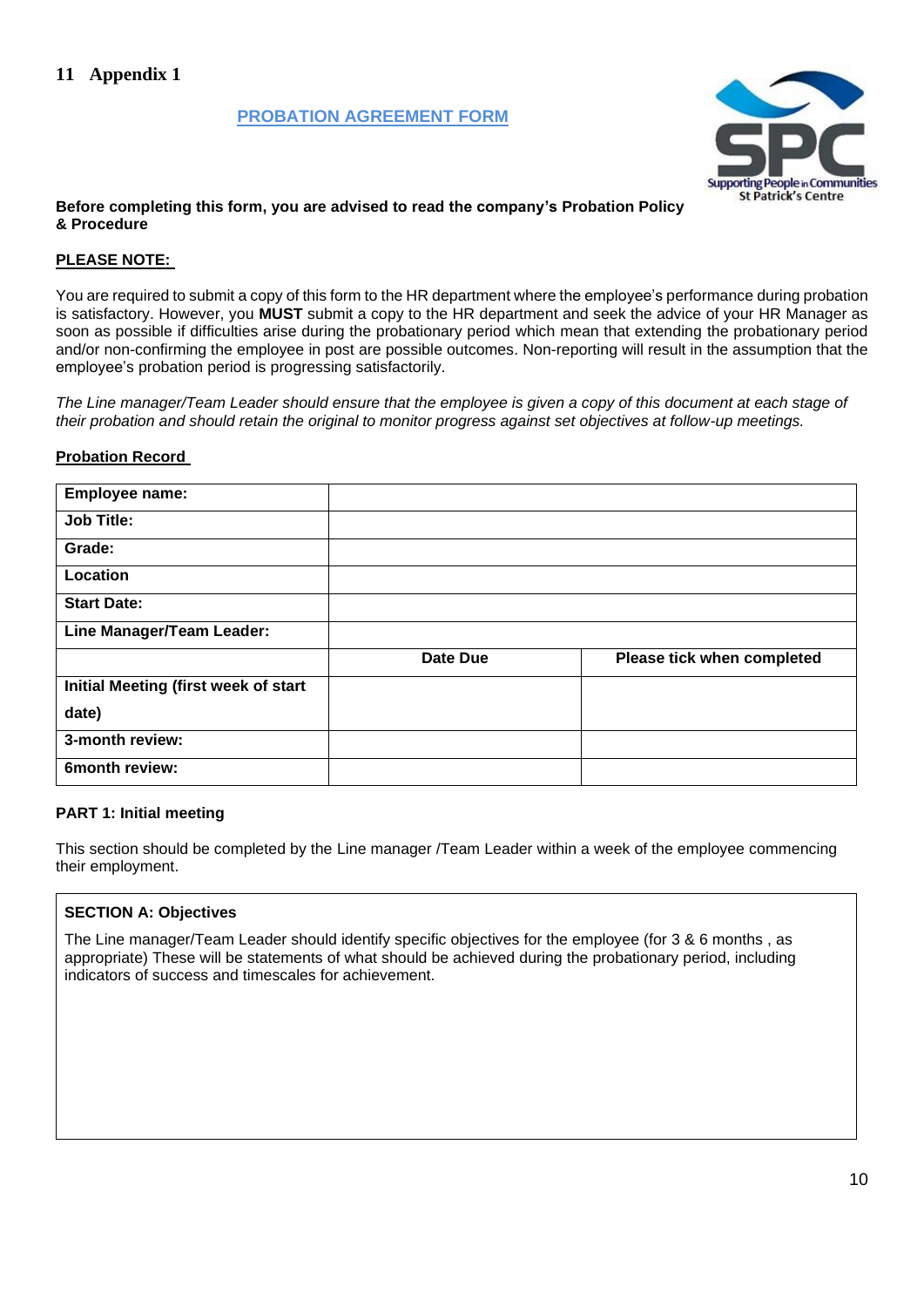#### **SECTION B: Development Plan**

To support the employee in achieving these objectives, the Line manager/Team Leader should identify any training and development needs and specify how and when these needs will be addressed during the probationary period.

**Employee's Signature: Manager's Signature: Date:**

#### **PART 2 – First review (3 months)** *- a second copy of PART 2 of this form may also be used to conduct a 3-month review with an employee whose probationary period is 6 months)*

To be completed by the Line Manager /Team Leader in discussion with the employee.

| (please tick)                                                                                                                                                                                                                           | Improvement<br>required | <b>Satisfactory</b>                     | Good | <b>Excellent</b>   |
|-----------------------------------------------------------------------------------------------------------------------------------------------------------------------------------------------------------------------------------------|-------------------------|-----------------------------------------|------|--------------------|
| <b>Job Knowledge</b>                                                                                                                                                                                                                    |                         |                                         |      |                    |
| Quality                                                                                                                                                                                                                                 |                         |                                         |      |                    |
| <b>Timeliness</b>                                                                                                                                                                                                                       |                         |                                         |      |                    |
| <b>Productivity</b>                                                                                                                                                                                                                     |                         |                                         |      |                    |
| <b>Execution</b>                                                                                                                                                                                                                        |                         |                                         |      |                    |
| <b>Teamwork</b>                                                                                                                                                                                                                         |                         |                                         |      |                    |
| <b>Initiative</b>                                                                                                                                                                                                                       |                         |                                         |      |                    |
| <b>Attendance</b>                                                                                                                                                                                                                       |                         |                                         |      |                    |
|                                                                                                                                                                                                                                         |                         |                                         |      |                    |
| <b>Overall Evaluation</b>                                                                                                                                                                                                               |                         |                                         |      |                    |
| If any areas of performance, conduct or attendance require improvement, please provide details below.<br>Where concerns have been identified, please summarise how these will be addressed during the<br>remaining period of probation. |                         |                                         |      |                    |
| Summarise the employee's performance and progress over the period                                                                                                                                                                       |                         |                                         |      |                    |
|                                                                                                                                                                                                                                         |                         | If NO, what further action is required? |      | <b>Review Date</b> |
|                                                                                                                                                                                                                                         |                         |                                         |      |                    |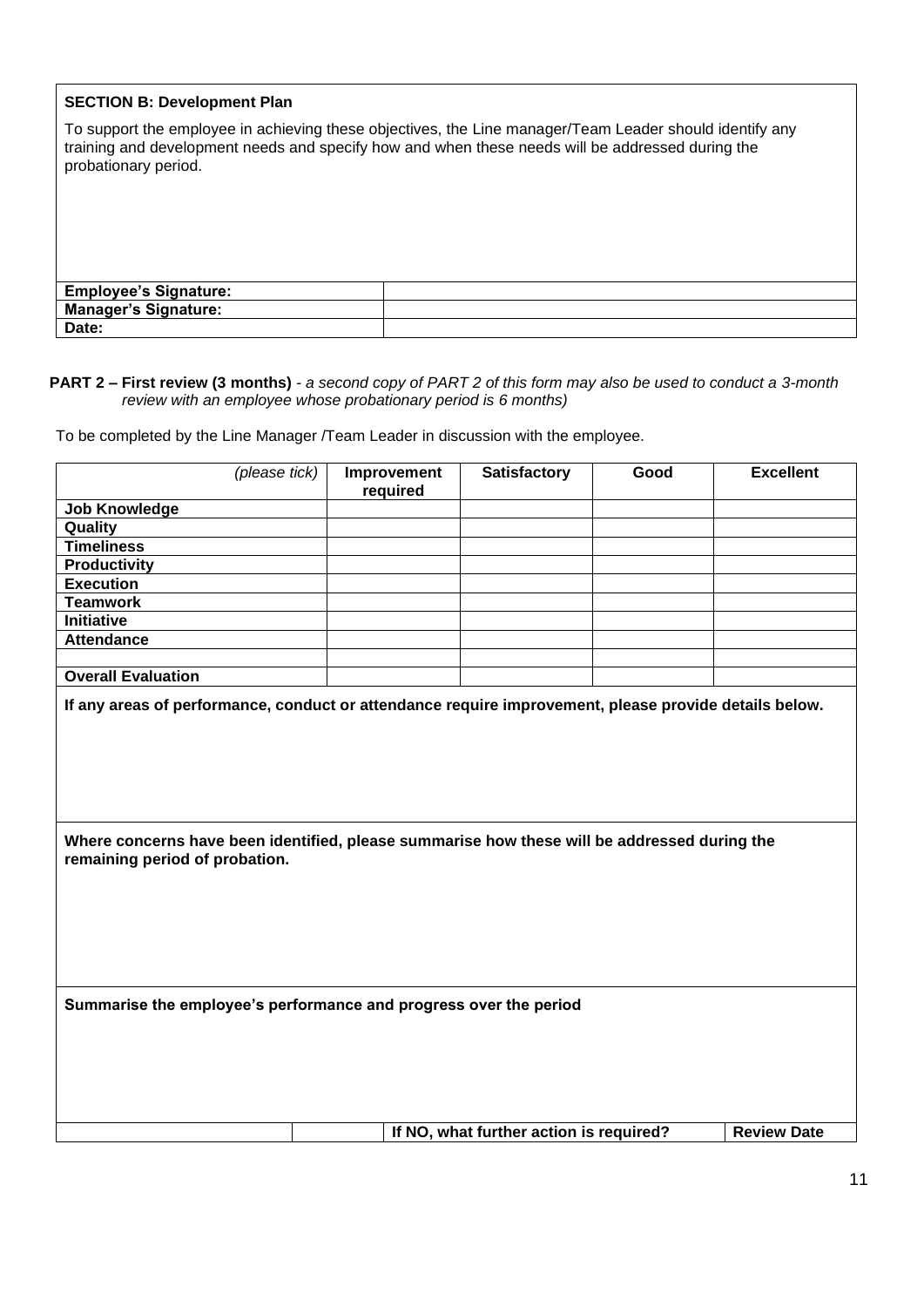| Have the objectives identified<br>for this period of the<br>probation been met?                            | YES/NO   |  |
|------------------------------------------------------------------------------------------------------------|----------|--|
| Have the training /<br>development needs identified<br>for this period of the<br>probation been addressed? | YES / NO |  |
| <b>Employee's Signature:</b>                                                                               |          |  |
| <b>Manager's Signature:</b>                                                                                |          |  |
| Date:                                                                                                      |          |  |

## **PART 3 – Final Review (6 months)**

To be completed by Line Manager/Team Leader in discussion with the employee.

| (please tick)                                                                                                                                                  | Improvement<br>required | <b>Satisfactory</b>           | Good | <b>Excellent</b> |
|----------------------------------------------------------------------------------------------------------------------------------------------------------------|-------------------------|-------------------------------|------|------------------|
| <b>Job Knowledge</b>                                                                                                                                           |                         |                               |      |                  |
| Quality                                                                                                                                                        |                         |                               |      |                  |
| <b>Timeliness</b>                                                                                                                                              |                         |                               |      |                  |
| <b>Productivity</b>                                                                                                                                            |                         |                               |      |                  |
| <b>Execution</b>                                                                                                                                               |                         |                               |      |                  |
| <b>Teamwork</b>                                                                                                                                                |                         |                               |      |                  |
| <b>Initiative</b>                                                                                                                                              |                         |                               |      |                  |
| <b>Attendance</b>                                                                                                                                              |                         |                               |      |                  |
| <b>Overall Evaluation</b>                                                                                                                                      |                         |                               |      |                  |
| Have the objectives identified for                                                                                                                             | YES / NO                | If NO, please provide details |      |                  |
| the probationary period been<br>met?                                                                                                                           |                         |                               |      |                  |
| Have the training / development<br>needs identified for the<br>probationary period been<br>addressed?                                                          | YES / NO                |                               |      |                  |
| Summarise the employee's performance and progress over the period                                                                                              |                         |                               |      |                  |
| YES/NO<br>Is the employee's appointment to be confirmed?                                                                                                       |                         |                               |      |                  |
| If NO, please provide reasons below and summarise what action has been taken to address any<br>difficulties, which have arisen during the probationary period. |                         |                               |      |                  |
| The employee may provide any comments about their experience of the probationary process here.                                                                 |                         |                               |      |                  |
| Should the employee's probationary period be extended?<br>YES / NO                                                                                             |                         |                               |      |                  |